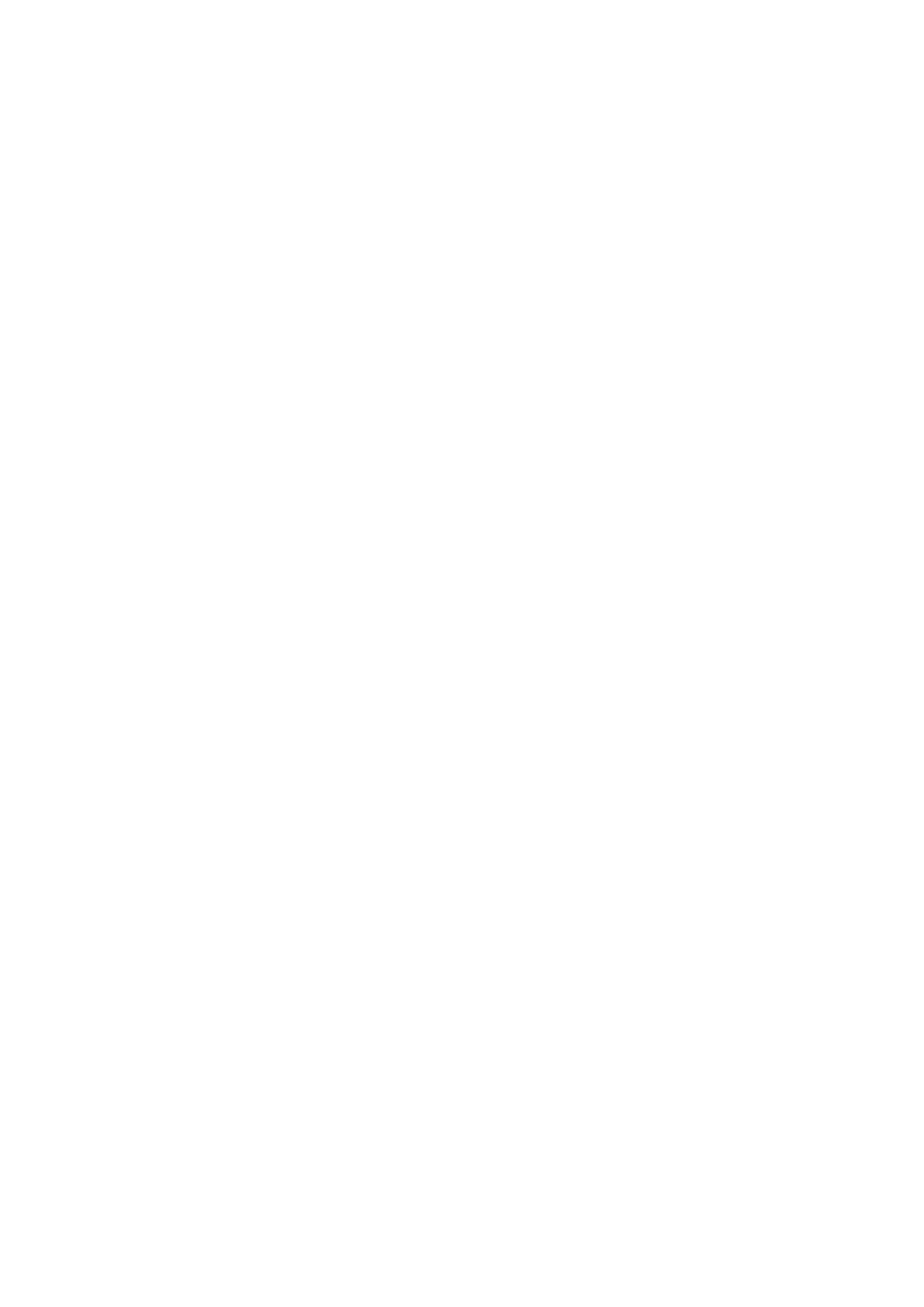

# **Planning and Development (Bushfire Preparedness) Amendment Regulation 2015 (No 1)**

**Subordinate Law SL2015-38** 

made under the **[Planning and Development Act 2007](http://www.legislation.act.gov.au/a/2007-24)**

### **1 Name of regulation**

This regulation is the *Planning and Development (Bushfire Preparedness) Amendment Regulation 2015 (No 1)*.

#### J2015-417

Authorised by the ACT Parliamentary Counsel—also accessible at www.legislation.act.gov.au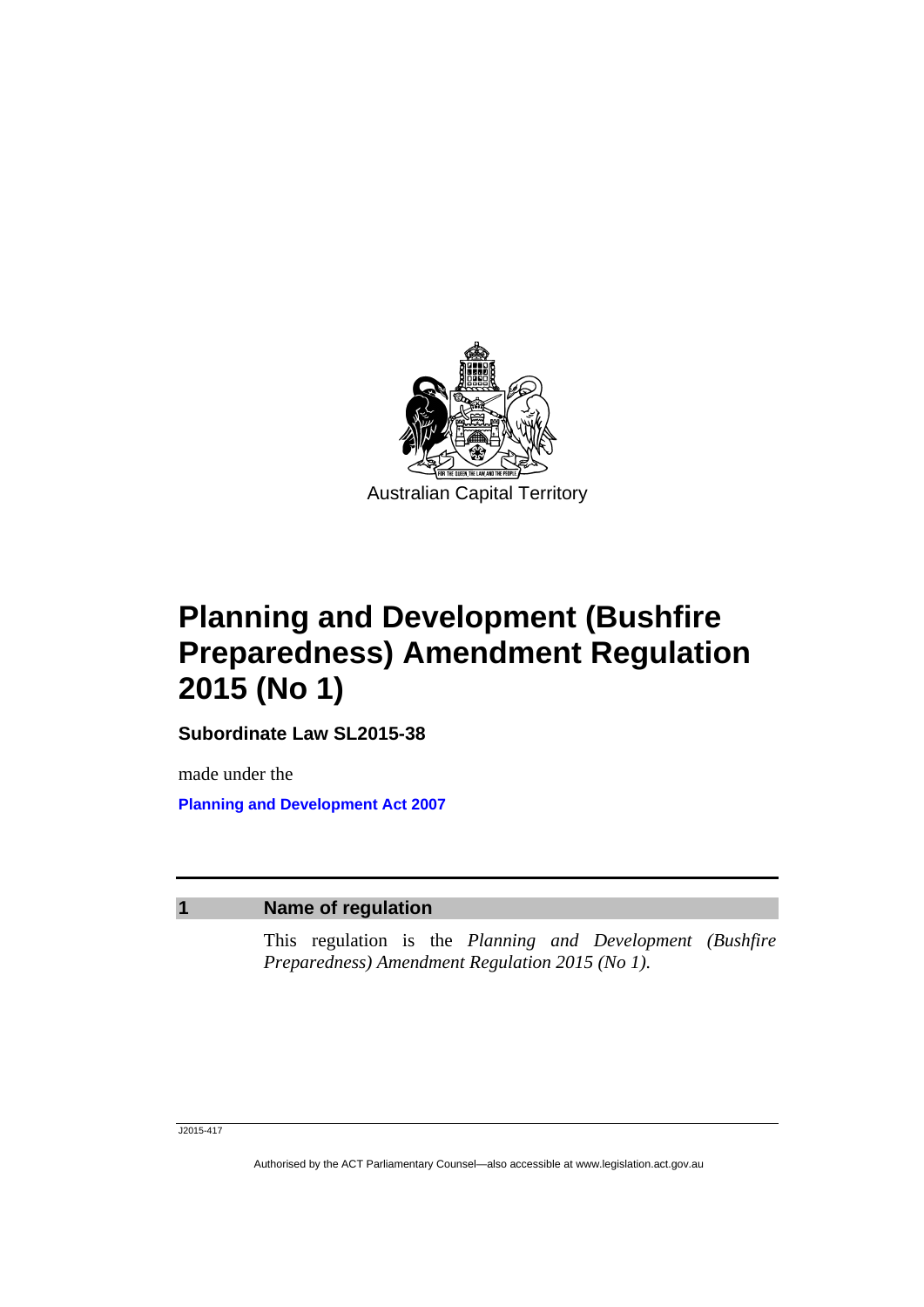### **2 Commencement**

This regulation commences on the day after its notification day.

*Note* The naming and commencement provisions automatically commence on the notification day (see [Legislation Act,](http://www.legislation.act.gov.au/a/2001-14) s 75 (1)).

#### **3 Legislation amended**

This regulation amends the *[Planning and Development](http://www.legislation.act.gov.au/sl/2008-2)  [Regulation 2008](http://www.legislation.act.gov.au/sl/2008-2)*.

## **4 Schedule 1, section 1.90 (1) (a)**

#### *substitute*

- (a) the development—
	- (i) does not require an environmental authorisation or environmental protection agreement under the *[Environment Protection Act 1997](http://www.legislation.act.gov.au/a/1997-92)* (the *Act*); or
	- (ii) if an environmental authorisation or environmental protection agreement is required in relation to the development under the Act—
		- (A) an authorisation has been granted under the [Act](http://www.legislation.act.gov.au/a/1997-92/default.asp), section 49 (Grant) in relation to the development; or
		- (B) the environment protection authority has entered into an environmental protection agreement under the [Act](http://www.legislation.act.gov.au/a/1997-92/default.asp), section 38 (Entering agreements) in relation to the activity with the person who is conducting, or proposing to conduct, the activity; and